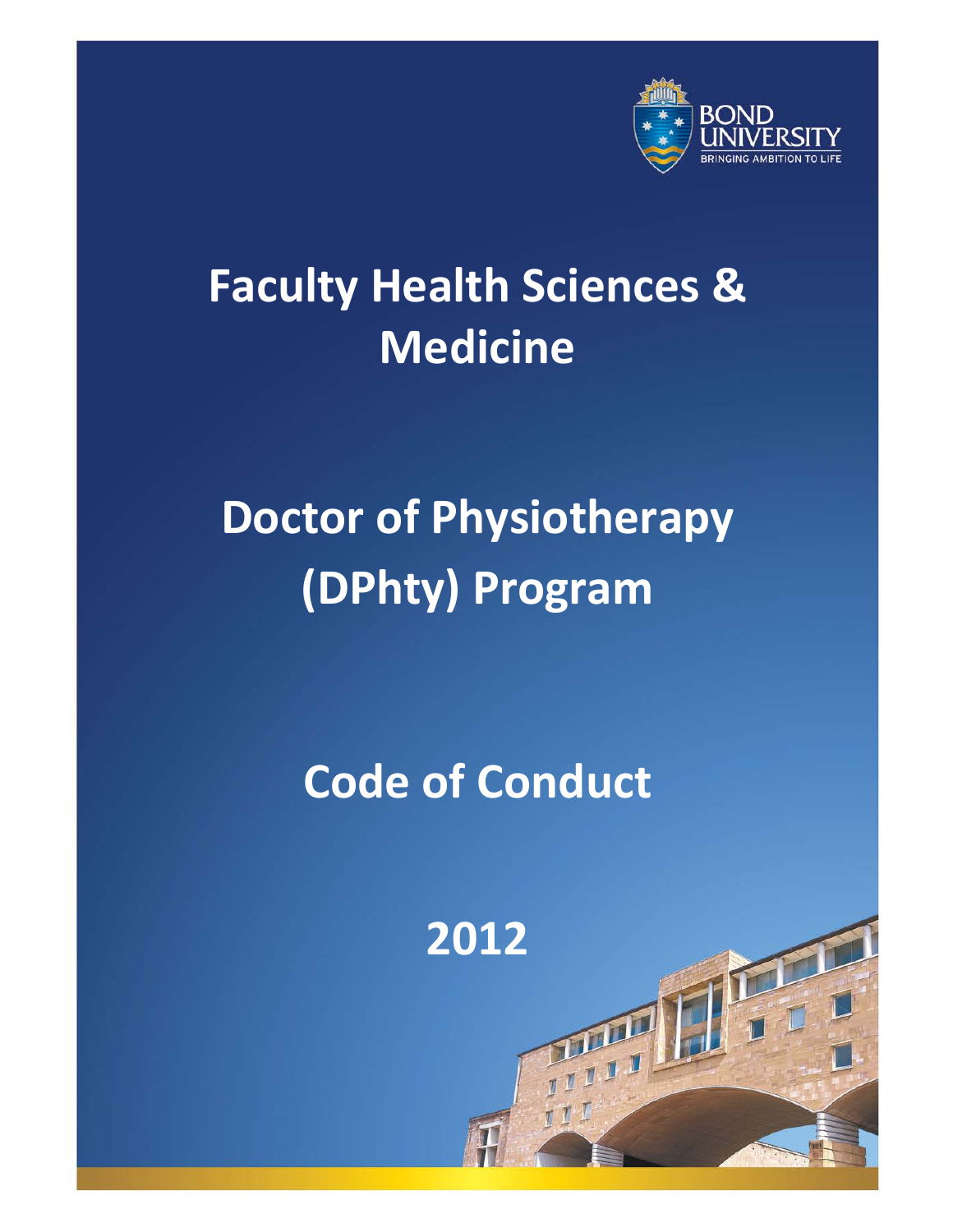#### **Mission**

The mission of the Doctor of Physiotherapy (DPhty) Program is to produce work-ready graduates who strive for clinical and research excellence that is underpinned by strong ethical and professional attributes.

#### **Vision Statement**

The DPhty Program will prepare graduates to be caring, reflective and evidence based practitioners with an ability to provide client-centred, effective and efficient health care; to be collaborators and work with other health professionals; to be researchers, to be advocates and to be leaders and innovators who serve the public and their profession within local, national and international communities.

#### **Introduction**

The information set out in this document has considered the Bond University Code of Conduct, the Medical School Charter and been informed by the Australian Physiotherapy Association (APA) Code of Conduct (APA Code of Conduct, September 2008) and the current consultation paper on codes and guidelines for Registered Health Practitioners that has been circulated for consultation by the Physiotherapy Board of Australia (AHPRA, 2010).

The Doctor of Physiotherapy Program recognises that practice as a physiotherapist is underpinned by knowledge, skills and professional behaviours and attitudes. Physiotherapists provide a holistic approach to patient care, with prevention, diagnosis and therapeutic management of conditions directed towards minimising impairments and improving functional movement so that people are able to effectively participate in home, work, educational & recreational environments. Physiotherapists embrace ethical and professional standards that meet community expectations and justify the trust that individuals place in professionals. The Australian Physiotherapy Association (APA) has set out a Code of Conduct to assist and support registered health practitioners to deliver effective health services within an ethical framework (p1, The Code of Conduct for Registered Health Practitioners, 2010). There is a clear expectation from the profession that physiotherapy students need to develop an awareness of, adopt and model professional behaviours and attitudes in all clinical settings across their period of training. Physiotherapy students are also required to register and function within a legal framework for practice.

The purpose of this document is to establish the professional behaviours and attitudes that will need to be embraced by physiotherapy students enrolled in the DPhty Program at Bond University. The Doctor of Physiotherapy (DPhty) Program has adopted a Problem Based Learning (PBL) model of education with both the PBL tutorial setting and the skill acquisition (resource) sessions affording staff regular forums in which appropriate professional attitudes and behaviours can be fostered. It is the expectation that professional behaviours and attitudes are adopted and in evidence at all times. 'Being' a physiotherapy student (and subsequently a physiotherapist) is frequently challenging but the professional behaviours and attitudes are essential to embrace, so that you are able to effectively model these behaviours and attributes when you practice as a physiotherapy student in multiple hospital and community clinical settings across the DPhty Program. The expectations of behaviours and attributes will remain consistent across the DPhty Program as well as following graduation, when you will practice as a physiotherapist with first contact practitioner status.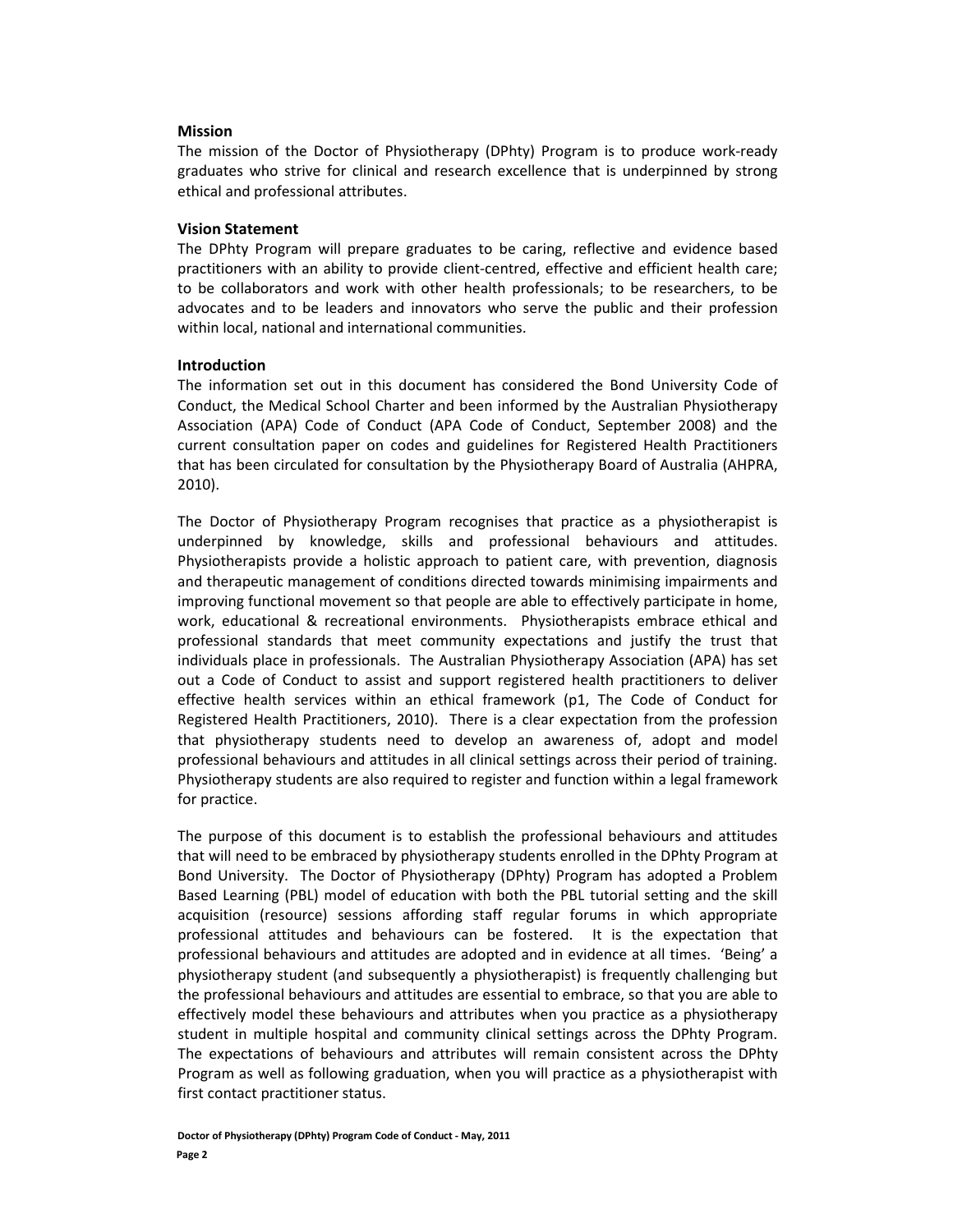# **1. The APA Code of Conduct**

The APA Code of Conduct provides us with the framework within which we practice and "establishes the basis for ethical and professional conduct which meets community expectations and justifies community trust in the standing, judgement and integrity of APA members" (p1 APA Code of Conduct, Sept 2008). The APA Code of Conduct is reviewed on a regular basis in consultation with a wide range of stakeholders including consumer bodies. The current consultation paper on codes and guidelines is thus pertinent to review as this document has been ratified and informs the basis by which your professional practice, behaviours and attitudes will be benchmarked. The revised document is in line with the National Registration of Physiotherapists  $(1<sup>st</sup>$  July 2010) and the compulsory registration of physiotherapy students prior to undertaking clinical experiential learnings as part of the Doctor of Physiotherapy Program. Prior to registering you as a physiotherapy student we need to develop your awareness of the Code of Conduct required by professionals and assist you to inculcate these professional behaviours and attitudes.

There are several ethical principles that underpin the APA Code of Conduct:

- $\bullet$  Respect the rights and autonomy of the individual
- Cause no harm
- Advance the common good
- Act fairly

Within the Code of Conduct approved in September, 2008, there are nine (9) principles of the Australian Physiotherapy Association (APA) Code of Conduct that members of the APA are required to uphold (APA Code of Conduct, 2008). APA members must:

- x Respect the rights, needs and dignity of all individuals
- Comply with the laws and regulations governing the practice of physiotherapy in Australia
- Practice in a safe, competent and accountable manner
- Strive for standards of excellence in physiotherapy
- Respect confidentiality, privacy and security of client information
- Communicate and co-operate with colleagues and relevant agencies in the best interests of their clients and the wider community
- Act in a manner which maintains the good standing of the physiotherapy profession
- x Strive to contribute to the development and implementation of health service delivery which embraces the health status of the community and promotes social justice, and
- Comply with the Constitution and Regulations of the APA.

The revised Code seeks to assist and support registered health practitioners - including physiotherapy students – to deliver effective health services within an ethical framework (p2, The Code 2010). The Code summarises the principles that characterise good physiotherapy care and makes explicit the standards of ethical and professional conduct expected of physiotherapists, by the peer group and the community. Physiotherapists have a duty to make the care of patients / clients their primary concern as well as to practice safely and effectively. Maintaining a high level of professional competence and conduct is essential for good care.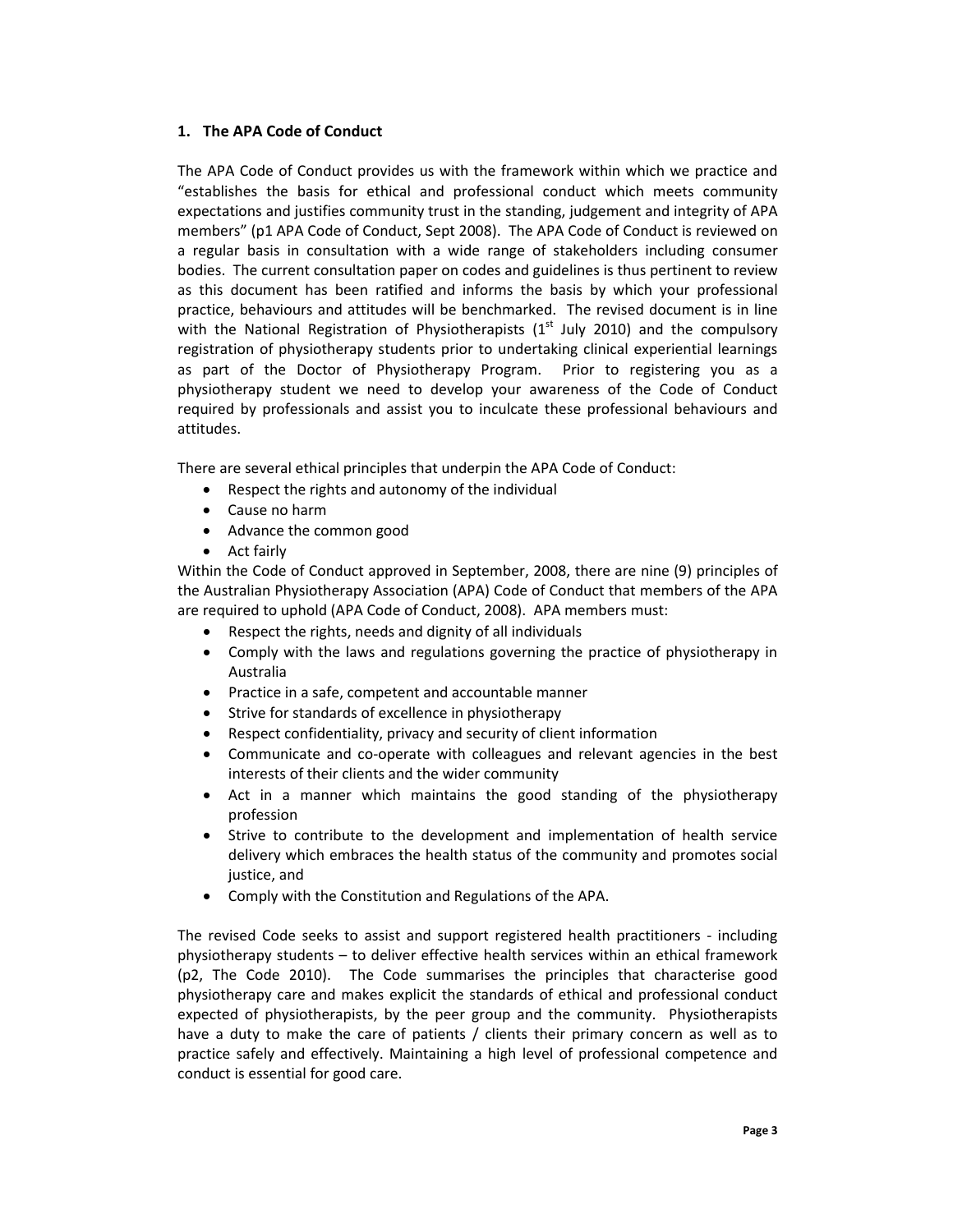The consultation paper on the Code of Conduct clarifies the standards for practitioner behaviour in relation to:

- Providing good care, including shared decision making with clients
- Working in partnership with patients and clients and gaining their consent for management
- Working with other practitioners
- x Working within the health care system
- Minimising risk through effective risk management (assessment, treatment, implementation, evaluation)
- Maintaining professional performance
- Professional behaviour and ethical conduct
- Ensuring practitioner health
- Teaching, supervising and assessing

You are required to read, be familiar with and embrace the professional code of conduct for physiotherapy health professionals. The two documents (The APA Code of Conduct, September 2008; Consultation paper on Code of Conduct, Physiotherapy Board of Australia, 2010) have been uploaded on iLearn @ Bond in the Subject - Principles of Physiotherapy.

# **2. Application of the APA Code of Conduct to the Learning Environment of the DPHTY Program**

While knowledge and skills can be progressively developed in different subjects across the DPhty Program, there is a common set of professional behaviours and attitudes that are required for effective learning in the PBL context and resource sessions. Adoption of these professional behaviours and attitudes is critical for successful transition into the clinical practice context and you are required to demonstrate these behaviours and attitudes in all pre-clinical teaching contexts so that we can assure the profession that you are ready for the experiential learning that you will undertake in the varied practice settings. Physiotherapy students need to know what will be expected of them as they learn how to become physiotherapists.

The fundamental behaviours that will be fostered during the PBL and Resource sessions will centre on respect, responsibility, communication skills and self awareness and evaluation. There are specific aspects of these behaviours that are set out for you to consider and embrace.

### **A. Respect**

In the DPhty Program the features of **respect** that are sought from physiotherapy students and modelled by staff include:

- Effective listening with appropriate verbal and non-verbal behaviour that demonstrates understanding of active listening / sustained attention. Modelling of inappropriate verbal and non-verbal behaviour is not acceptable eg inattention / rudeness / arrogance / patronising tone
- Remaining open to all opinions from group members and not denigrating group members for their opinions or information ie develops the capacity to differentiate the value of the information from the value of the person
- Acknowledging contributions from other members of the group
- Refraining from interrupting other members of the group during their presentation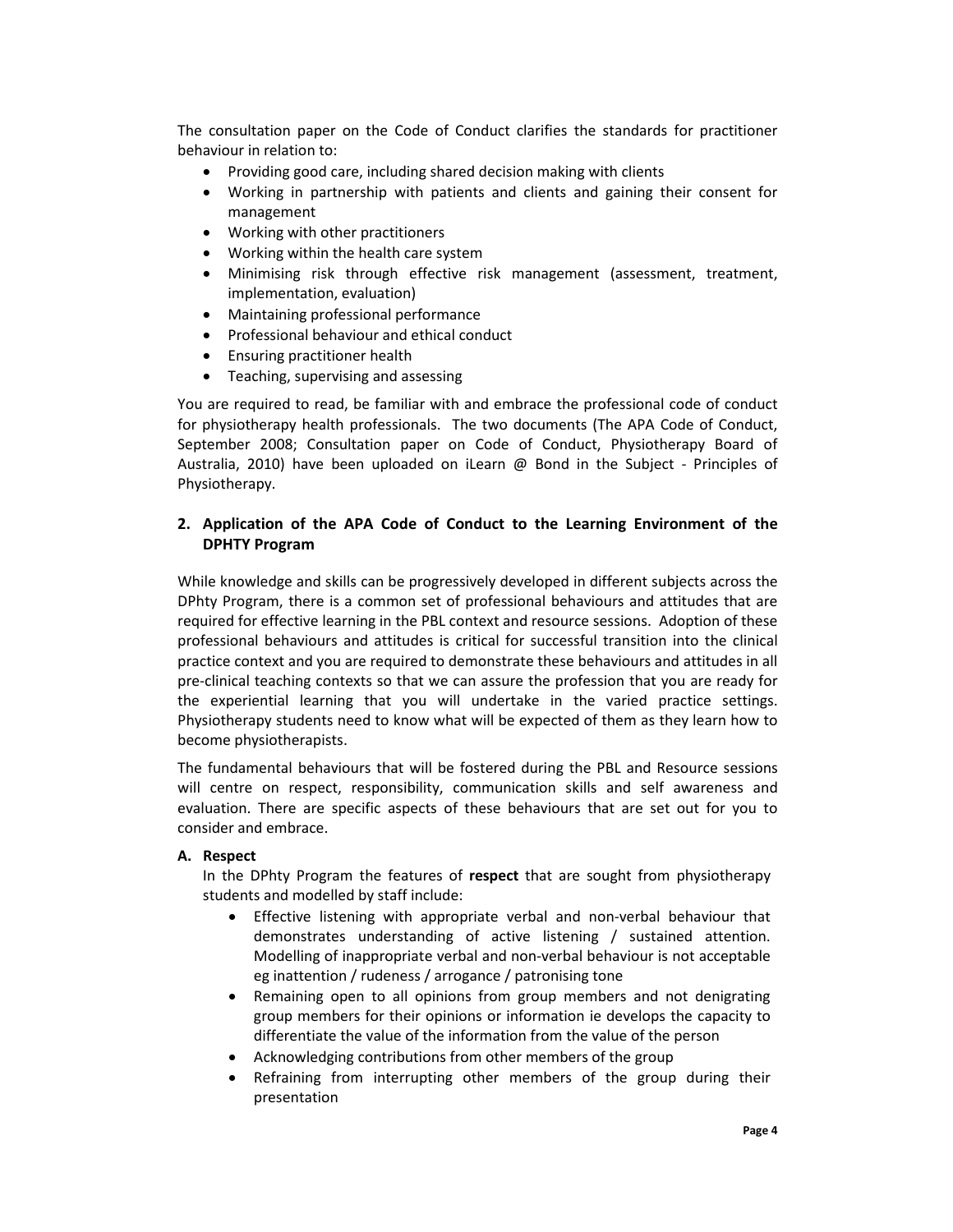• Participating in discussions with students and staff while respecting differences in cultural / moral values without personal judgement

### **B. Responsibility**

The development of a sense of responsibility is critical for learning and good patient care. In the DPhty Program the features of **responsibility** that are required include:

# **i) Compulsory attendance at all learning** activities / opportunities

- Attendance at all learning activities / opportunities helps you to maximise your preparation / readiness for the clinical phase of learning and enables you to grow as a physiotherapy student.
- x **All absences (planned and unplanned) require the approval of the Subject Convenor.** You are required to complete a "Request for an Approved Absence Form" (copy included in the 2012 Cohort information document and will also be uploaded on iLearn@Bond for each subject) to explain your absence and to demonstrate how you plan to address the coursework that you have missed, or in the case of a planned absence, will miss.
	- o The reason for your planned / unplanned absence and your plan to address the missed learning opportunities are to be stated.
	- o Supporting documents (e.g. Medical Certificate) should be sighted by your Subject Convenor and then given directly to the Physiotherapy Administration Coordinator for filing – Ms Debbie Lynch. (The approved Bond University Medical Certificate will be uploaded on iLearn@Bond in each subject).
- It will be the responsibility of the student to seek knowledge and skills from the peer group should specific sessions be missed. Your educator can only be supportive if these guidelines are followed.
- There are several acceptable grounds for requesting approved absences  $$ these include illness, an accident, family bereavement / funeral attendance, special religious occasions and representative sporting events at a state, national or international level (these reasons align with HSM Policy).
	- o When an illness / accident occurs (ie an unplanned absence), you have five (5) calendar days to submit the required documents, including medical certificates which must be completed using the approved Bond University Medical Certificate
	- o When a planned absence occurs you are required to give a minimum of ten (10) calendar days notice in advance of the scheduled activity/event.
- Your subject coordinator will monitor your absence from learning activities / opportunities and if recurrent absences occur, potentially interfering with learning, will raise this issue with the Head of Program for attention.
- Early departure from any session is not acceptable unless there is an extenuating reason provided to your subject coordinator or the specific educator taking the session (eg Departure to go to a funeral or a specific specialist appointment that is difficult to have scheduled at another time).
	- o **leaving early from scheduled timetable sessions for work reasons is not acceptable**
	- o **walk in / walk out behaviour is not acceptable**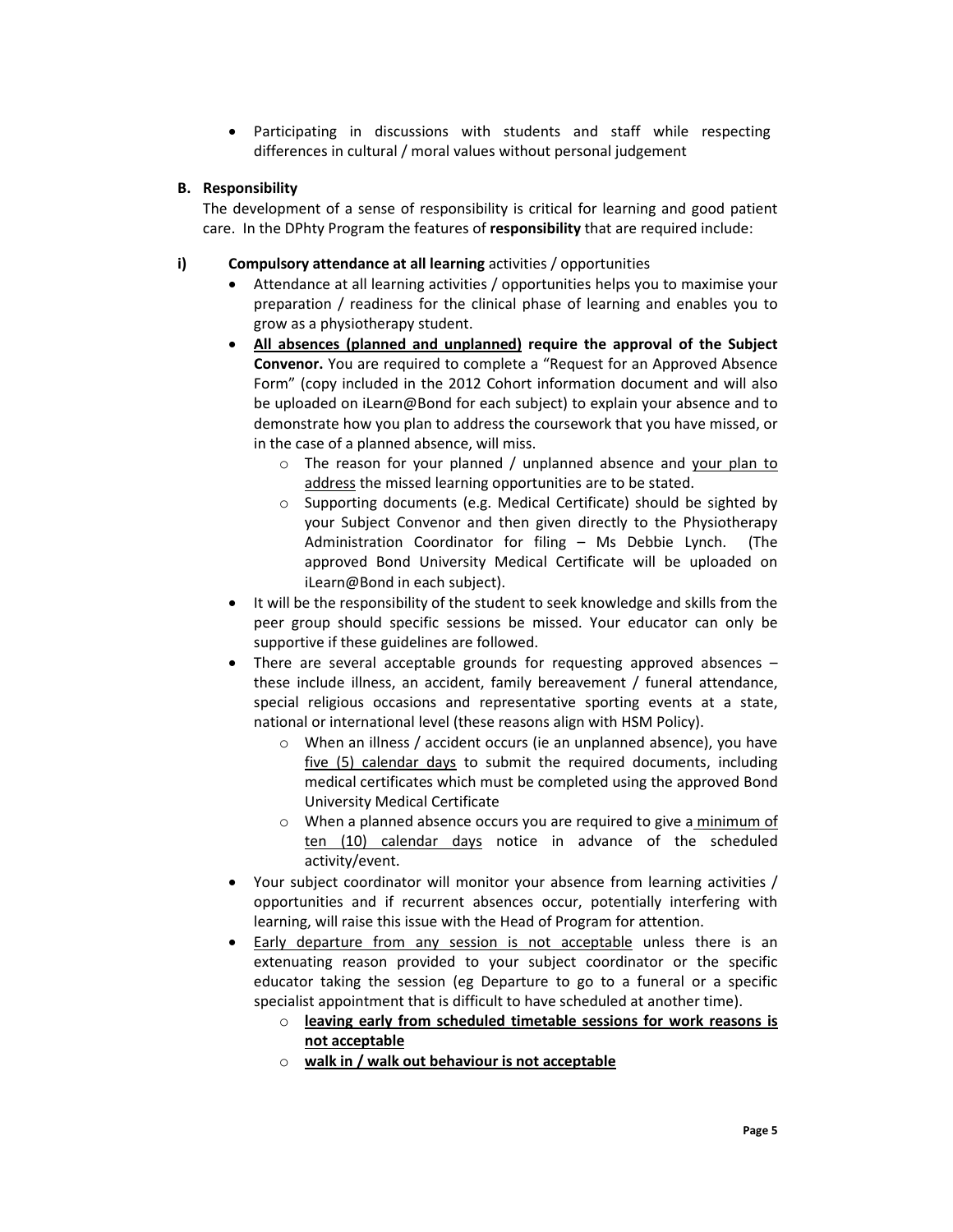- **ii)** Punctuality you are required to present on time for all pre-clinical and clinical learning activities.
	- Pre-clinical PBL / Resource sessions
		- o An apology needs to be given to your educator and the group should you arrive unexpectedly late. Consistent late arrival is not acceptable.
		- o Educators are also expected to be punctual and would offer an appropriate apology should they be late.
	- **Clinical** 
		- o If you know that you will be late you must contact the clinical educator directly and speak to them, advising when you expect to arrive (please note that clinical educators do not accept recurrent late arrivals and see this as unprofessional behaviour)
		- $\circ$  If you are ill and are unable to attend it is critical that the specific staff member is contacted directly in the practice setting (a family member / or a student colleague may ring if you are too ill to attend to this yourself). Please note that in the **clinical context a TEXT MESSAGE is not acceptable**.
		- o You are also required to let the Academic Coordinator of Clinical Education (ACCE) know that you are unable to attend clinic due to illhealth – Assistant Professor Nikki Milne – and the relevant clinical subject convenor (Assistant Professor Kathy Doiron for Cardio-Respiratory Physiotherapy; Assistant Professor Allan Abbot or Assistant Professor Penny Thurnwald for Musculo-skeletal Physiotherapy and Assistant Professor Nikki Milne for Chronic Disease and Disability Clinical Practice and Neurological Physiotherapy).

# **iii) Participation**

- Participation in all learning activities and completion of all assigned tasks is required.
- x Should you be unable to complete an assigned task allocated by the group, then an appropriate alternative plan needs to be negotiated with the group members.
- **iv) Initiative** is sought and should be evident in discussions with your educators and during group sessions. Appropriate behaviours would be:
	- Student advances discussion by responding to or expanding on relevant issues
	- Student assists with group dynamics and development of group goals
	- Student presents relevant information on the topic and identifies / excludes more irrelevant information to minimise excessively long documentation
	- Student seeks additional levels of responsibility on behalf of the group as appropriate

### **v) Accountability**

Each student is responsible for their actions and behaviours

- Prioritises learning activities over personal activities
- Prioritises learning needs of the student group above self interest, being generous in time and effort to meet the needs of the group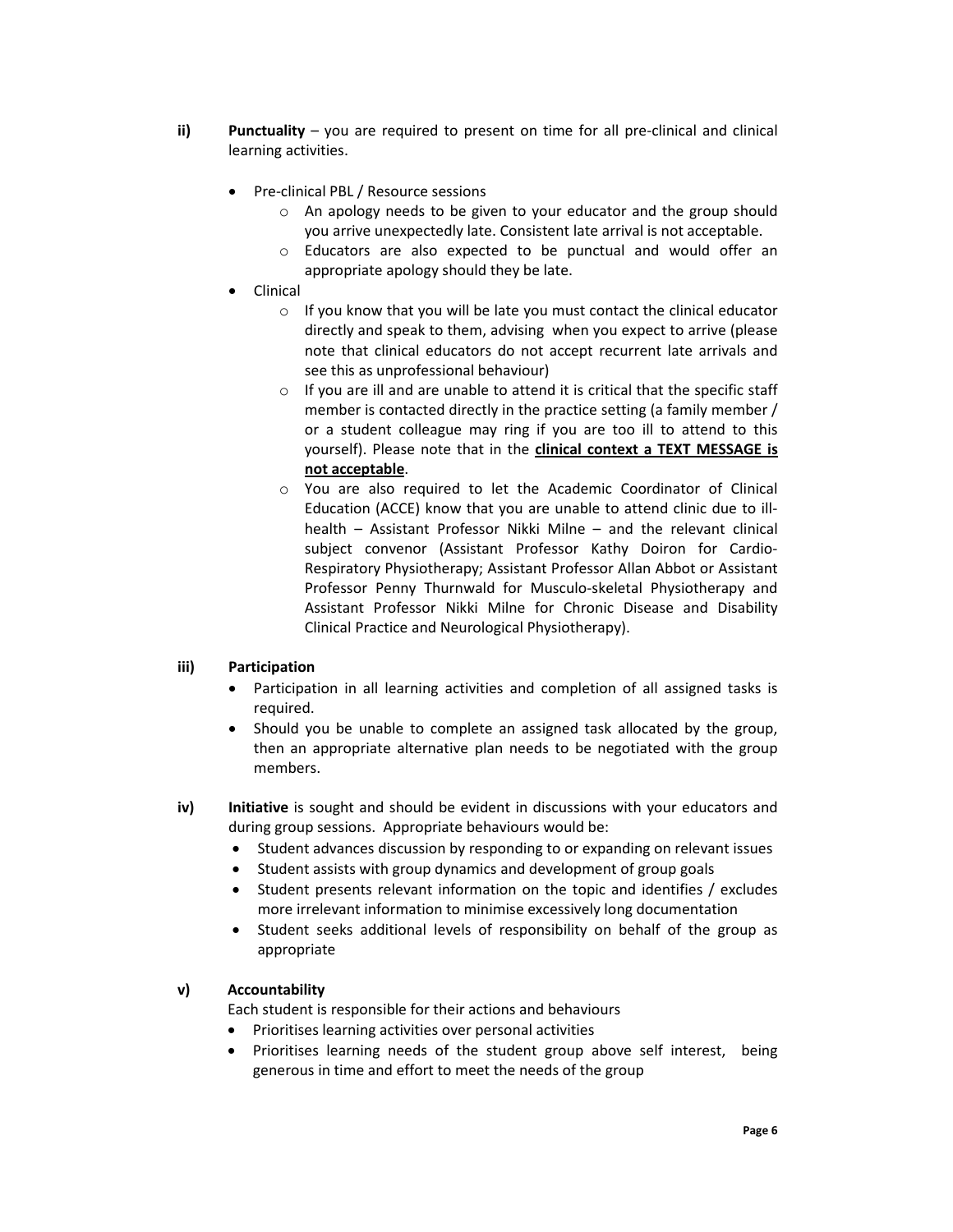- Identifies, acknowledges, and accepts responsibility for actions or errors and takes steps to remedy errors
- Identifies ethical or legal concerns and initiates action to address the concerns
- Abides by the policies of Bond University, the Faculty HSM and the DPhty Program
- Abides by the Bond University Student Code of Conduct and the DPhty Program Code of Conduct.

# **C. Development of Communication Skills for Enhanced Participation in all Learning Environments**

The communication skills sought by students include:

- Speaking clearly and directly to group members / using words that group members understand
- Questioning appropriately using open ended / directed and non-judgemental questions appropriately
- Identifying misunderstanding between self and other members of the group and attempting to resolve the misunderstanding early
- Stating own emotional state in an appropriate manner if required in a specific situation
- Accepting and discussing emotional issues related to the case being studied or other members of the group
- Modelling non-verbal behaviour that is consistent with tone and content of verbal communications
- Modelling verbal / non-verbal behaviour that show that statements have been understood
- Recognising and responding to group members' non-verbal communications
- Providing and receiving formative feedback in a constructive manner
- Growing in communication skills through effective participation in all learning activities (PBL / Resource sessions / Off-Site Visits)
- Communicating sensitively in relation to the cultural context

# **D. Development of Self Awareness and Self Evaluation as a Basis for Growth as a Professional**

The behaviours and communications sought by students include:

- Acknowledging own lack / gaps in knowledge and the likely link to difficulty in understanding information
- Acknowledging own discomfort / difficulty in discussing / dealing with specific issues
- Identifying own strengths and weaknesses
- Seeking and identifying strategies for resolving weaknesses
- Responding positively to constructive feedback without becoming defensive, argumentative or blaming others
- Modifying behaviour in response to constructive feedback and developing reasonable proposals for behavioural change
- Building on positive feedback to further grow as a student physiotherapist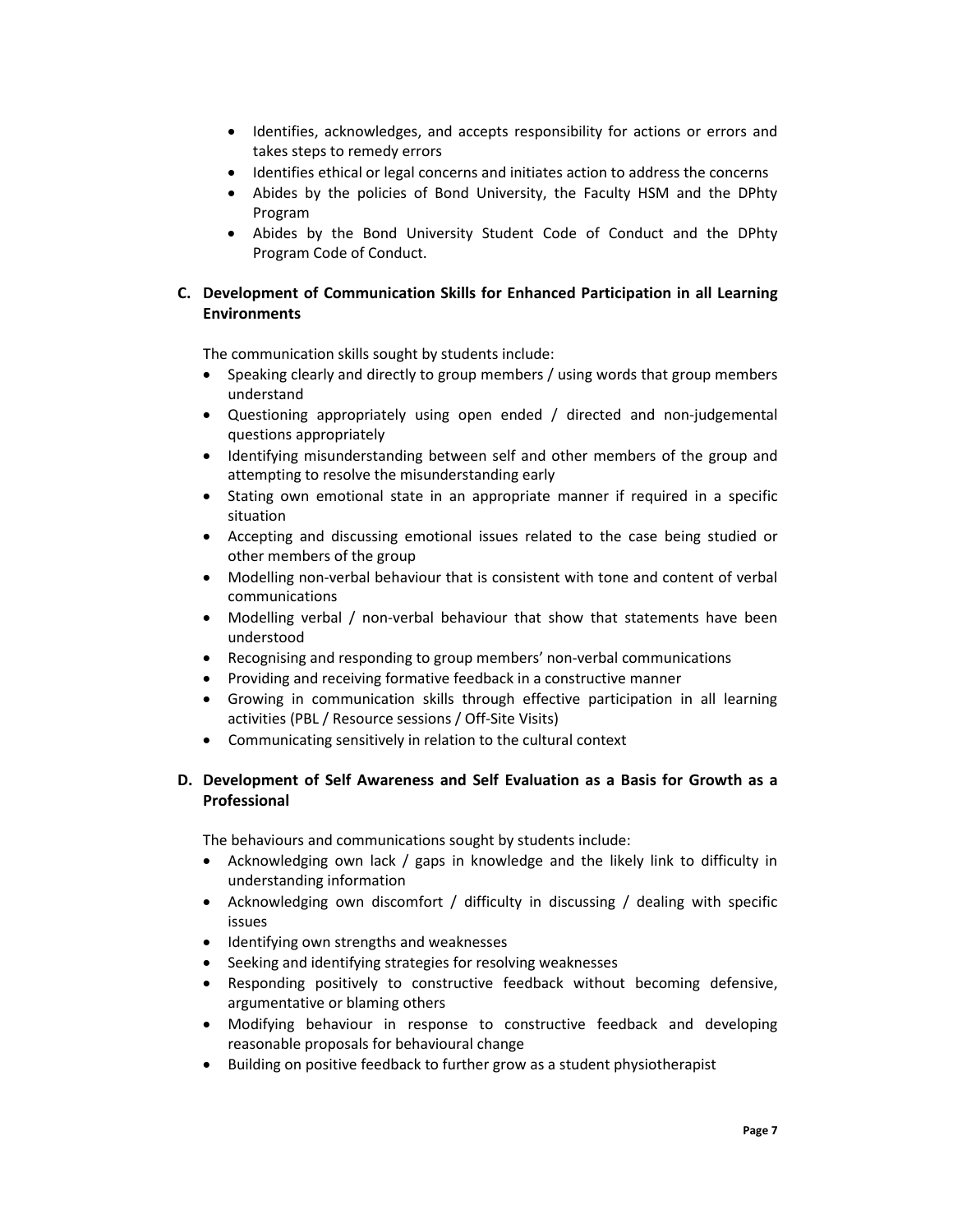- Identifying circumstances that may impact on emotional / physical state should this be relevant to the group dynamics / functioning of the group.
- Identifying strengths / weaknesses in others and describes these in a supportive manner when outlining these to peers
- x Reflecting openly and honestly about being more self aware when it interferes with group dynamics or attainment of goals
- Identifying circumstances that may impact on emotional / physical state should this be relevant to the group dynamics / functioning of the group

Academic staff and PBL Educators involved in the delivery of the DPhty Program have the responsibility of modelling and fostering professional behaviours and attitudes and it is the responsibility of the student to embrace / inculcate these qualities and values and grow as a professional.

# **3. Evaluation of Professional Behaviours and Attitudes**

The Doctor of Physiotherapy Program requires you to grow as a professional person and has set a compulsory pass for professional behaviour and attitudes for all subjects that are delivered using the PBL Learning Model or when independent work is required. For this reason the PBL Educators are required to monitor your growth as a professional and to provide you with regular *formative feedback about this growth, your areas of strength and those that require improvement*. Your willingness and aptitude to grow is critical and a pass in your professional behaviours and attitudes is required to pass each pre-clinical subject.

As part of your growth as a professional you will also be encouraged to provide constructive, formative feedback to each other that could assist with growth in professional behaviour and attitudes. It is essential to demonstrate growth and inculcation of professional behaviour and attributes to pass each subject.

You will be required to model professional behaviours and attitudes in each of your clinical subjects and thus it is critical that you are able to model these behaviours and attributes during your pre-clinical coursework.

The attendance and assessment tool that will be used by Staff of the DPhty Program to monitor professional behaviour and attitudes as well as contributions to group processes and group content is attached. This tool will be used to provide formative and summative feedback. Thus as part of your learning you will receive feedback to affirm appropriate attitude and behaviours, guide more appropriate behaviour and to raise any concerns for the immediate attention of the Subject Convenor. The Subject Convenor has the responsibility to advise the Head of Program of these concerns and a course of action will be determined.

### **4. Action by the Convenor and Head of Program**

The Head of Program is informed of all subject and student learning issues on a regular basis through weekly meetings. One aspect of the meetings is to determine the need for monitoring of an issue or the need for the Head of Program to be directly involved in the management of the issue. The Head of Program will meet with the student(s) and